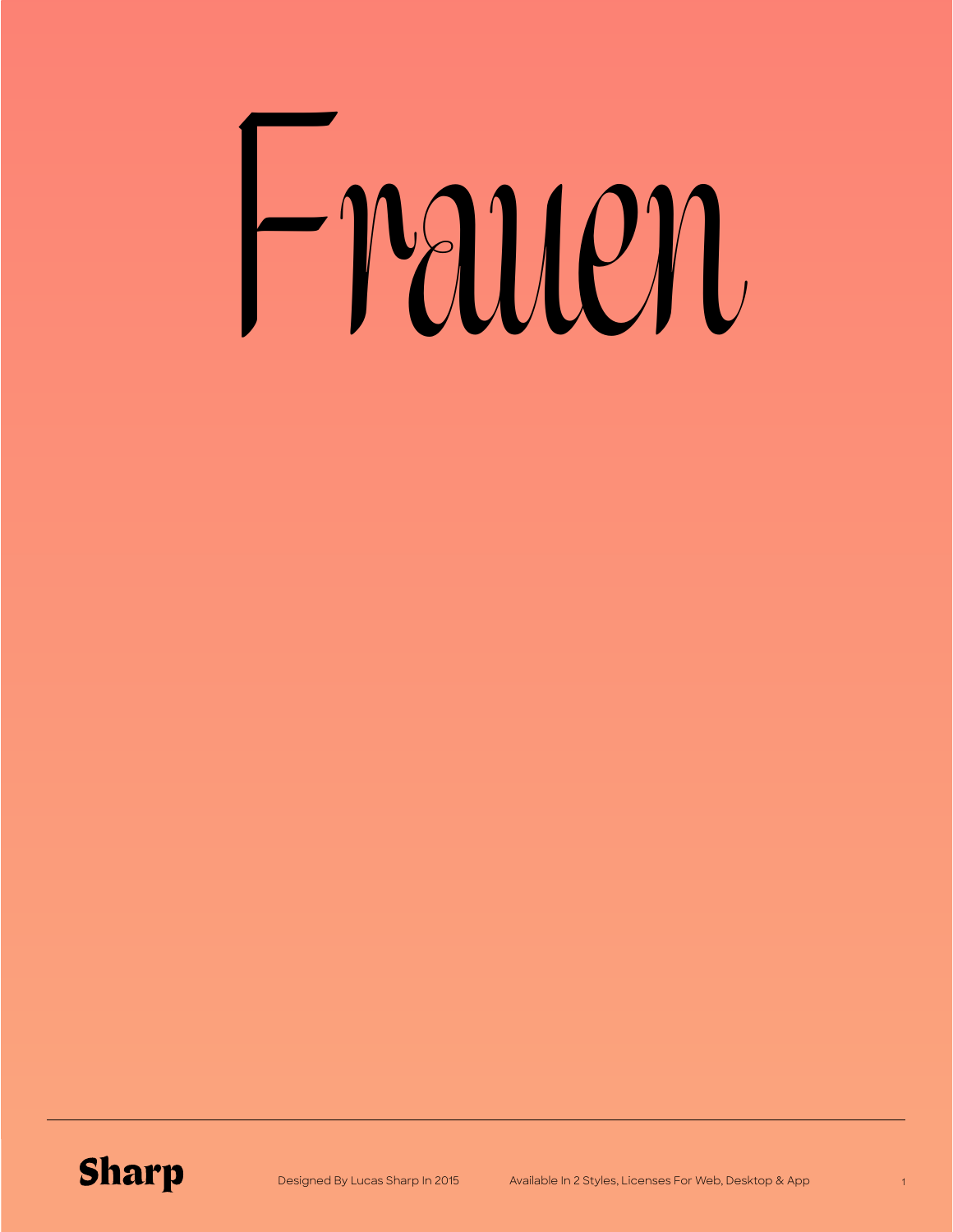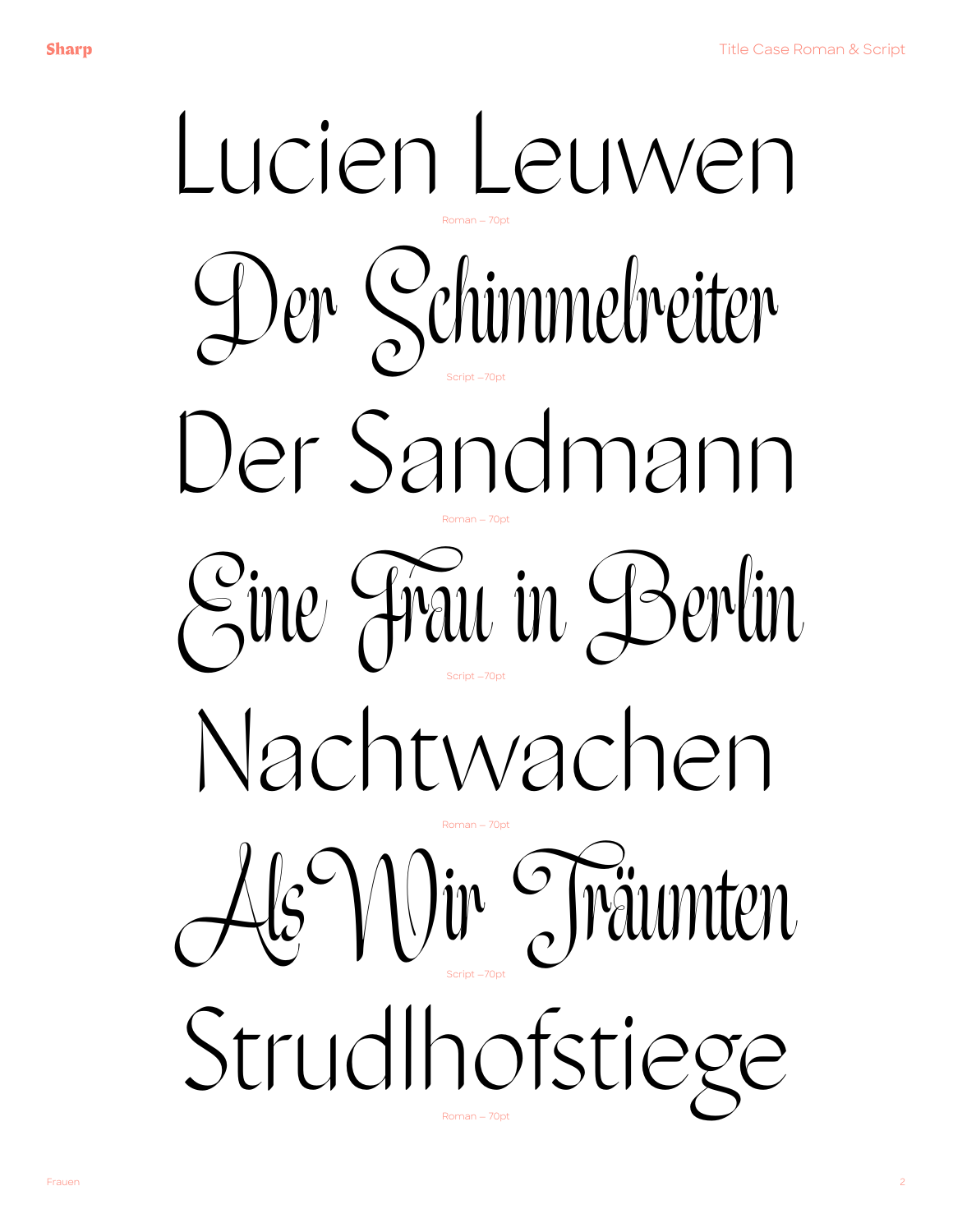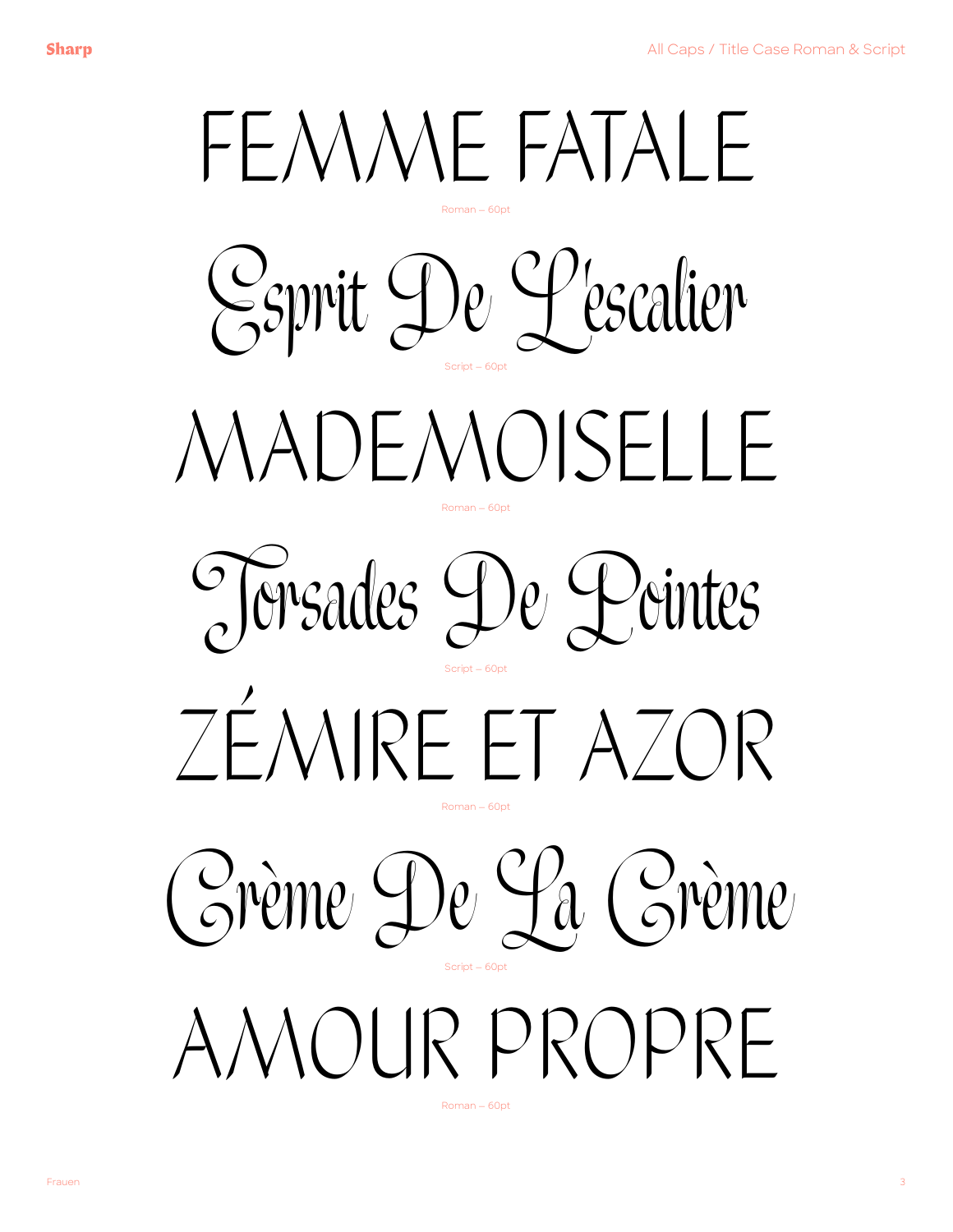90pt

## Das Rheingold

#### 40pt

Das Rheingold, the first of the four music dramas that constitute Richard Wagner's Der Ring des Nibelungen ('The Ring of the Nibelung').

#### 30pt

Das Rheingold premiered at the National Theatre Munich on 22 September 1869, with August Kindermann in the role of Wotan & Heinrich Vogl as Loge.

#### 20pt

WAGNER wanted this work to premiere as part of the entire cycle, but was forced to allow the performance at the insistence of his patron KING LUDWIG II OF BAVARIA. The work was first performed as part of the complete cycle on  $1\overline{5}$ August 1876, in the BAYREUTHER FESTSPIELHAUS.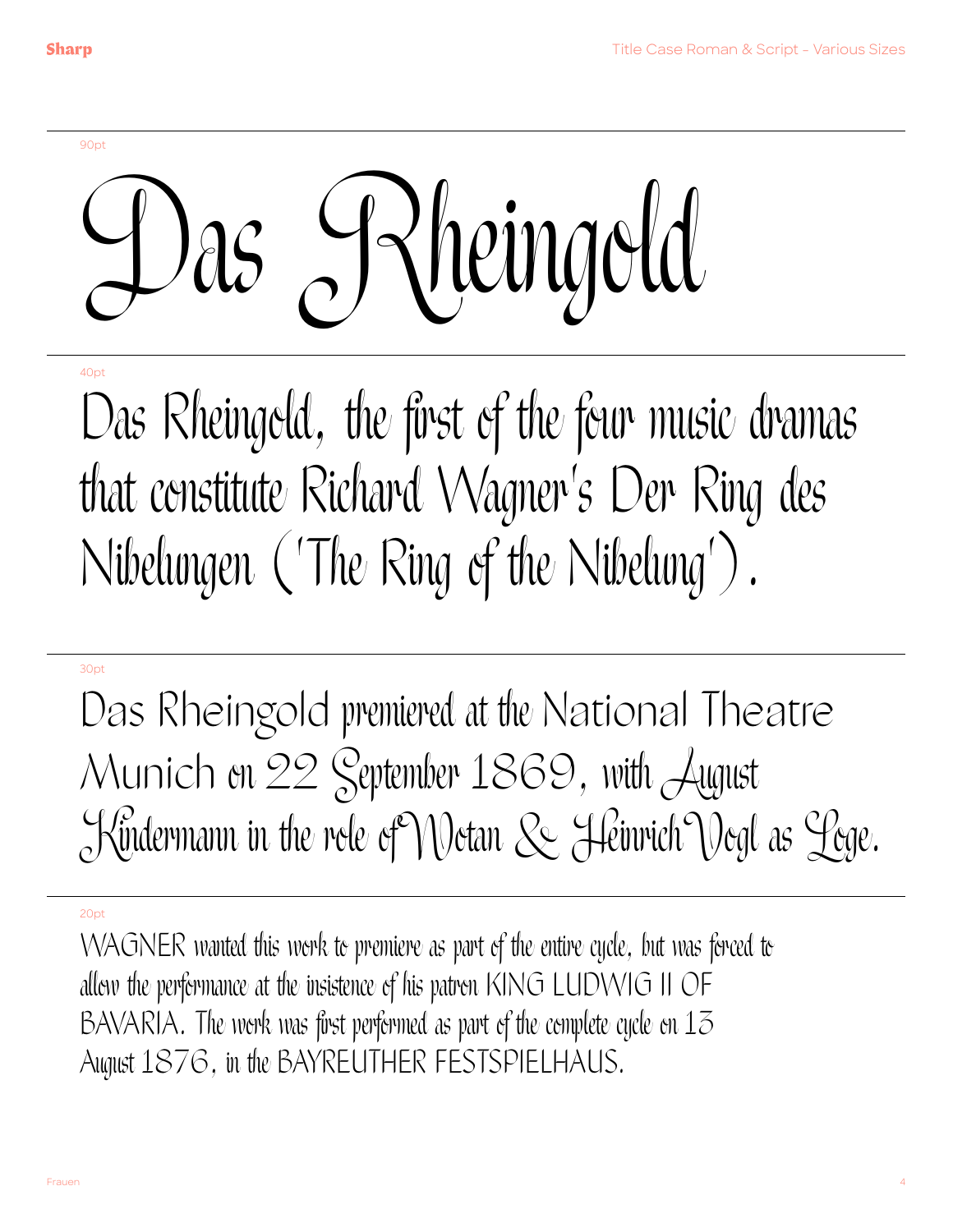### 90pt - Alternate Uppercase Pelléas et Mélisande

40pt

An opera in five acts with music by Claude Debussy. The French libretto was adapted from Maurice Maeterlinck's Symbolist play \ Pelléas et Mélisande.

#### 30pt

It premiered at the Opéra-Comique in Paris on  $\bar{z}$ O April 1902 with Jean Périer as Pelléas and Mary Garden as Mélisande in a performance conducted by André Message.

#### 20pt

The plot concerns a love triangle. Prince Golaud finds Mélisande, a mysterious young woman, lest in a ferest. He marries her and brings her back te the castle of his grandfather, King Arkel of Allemonde. Here Mélisande becomes increasingly attached to Golaud's younger half-brother Pelléas, arousing Golaud's jealousy. Golaud goes to excessive lengths to find out the truth about Pelléas and Mélisande's relationship, even forcing his own child, Yniold, to spy on the couple.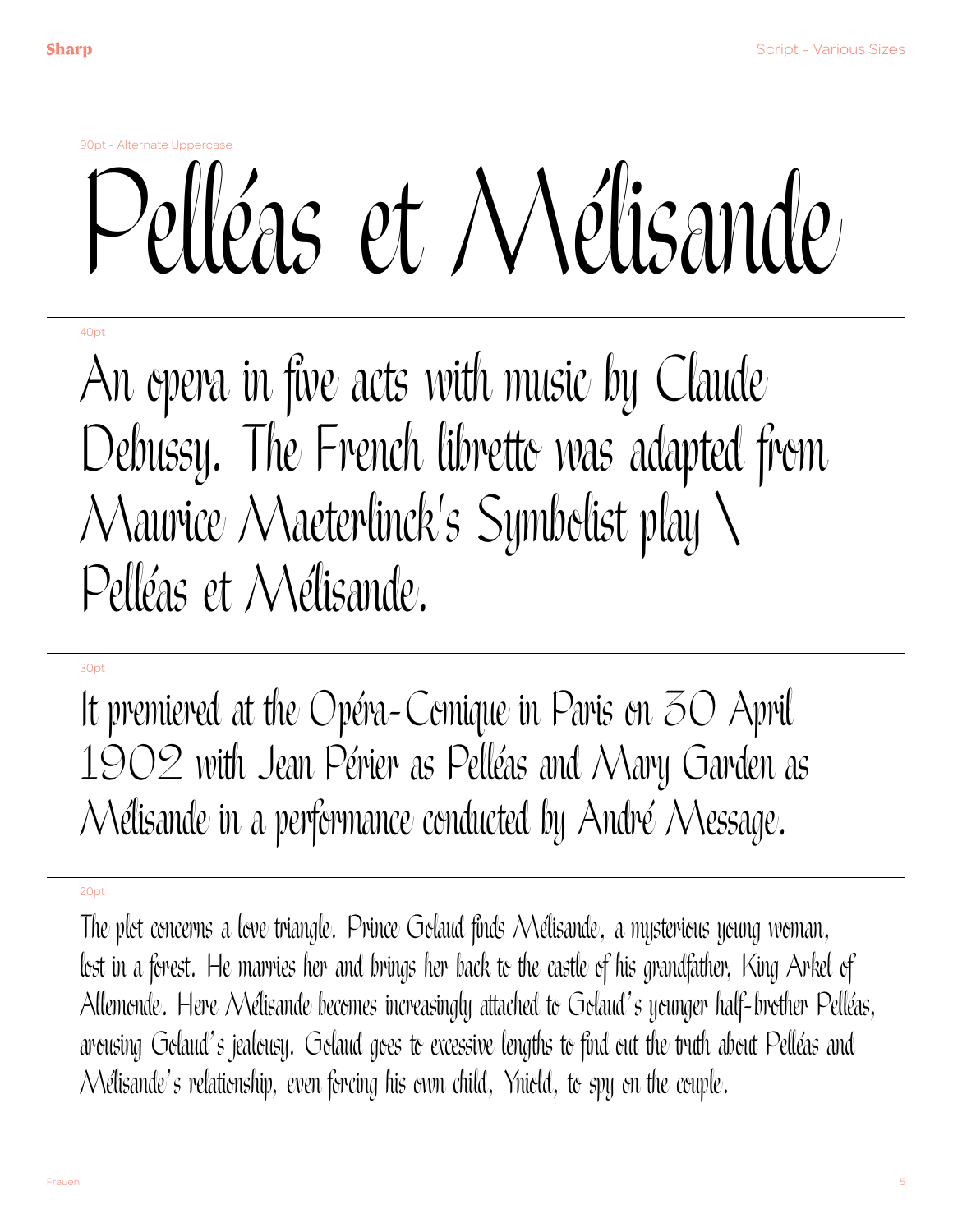#### 90pt

## Tannhäuser

#### $40<sub>0</sub>$

### An 1845 opera in three acts, music and text by Richard Wagner, based on two German legends.

#### 30pt

Tannhäuser, the legendary medieval German Minnesänger and poet, and the tale of the Wartburg Song Contest.

#### 20pt

The story centers on the struggle between sacred and profane love, and redemption through love, a theme running through much of Wagner's mature work.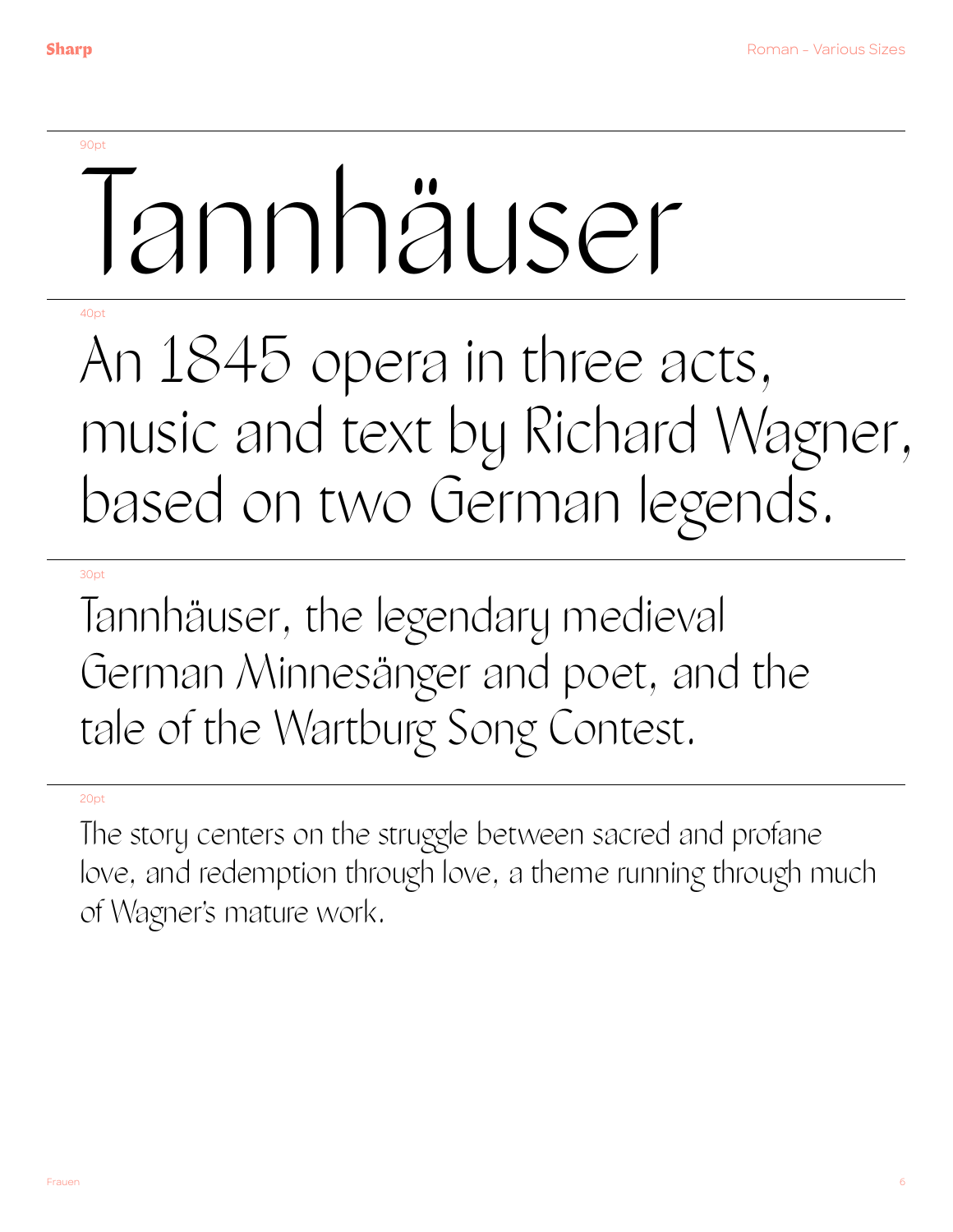#### **Calligraphic Construction**

Frauen Script





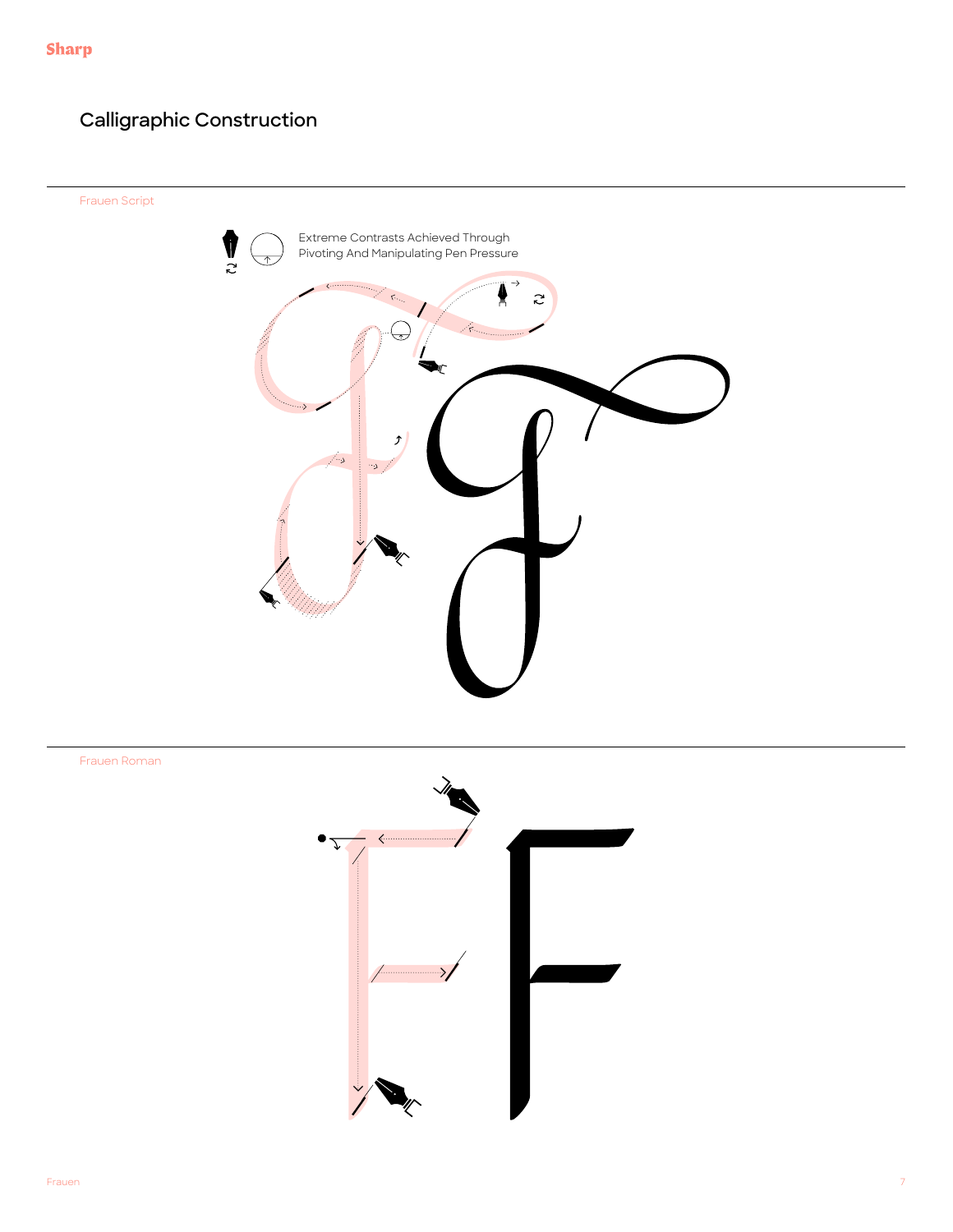#### Frauen Roman Glyph Overview

#### Caps

#### ABCDEFGHIJKLMN OPORSTUVWXYZ

#### **Caps Swash Alternates**

AB G D G F G H T T K L M N O P Q R S TUVW X L Z

#### Lowercase

#### abcdefghijklmnopqrstuvwxyz

**Punctuation and Symbols** 

 $\cdot$   $\rightarrow$   $\cdot$   $\cdot$   $\rightarrow$   $\cdot$   $\rightarrow$   $\cdot$   $\cdot$   $\rightarrow$   $\cdot$ 

**Diacritics Uppercase** 

*ÀÁÂÃÄÃÆÇÈÉËÈÎÍÎÏĐÑÒÓ*  $\hat{O}\tilde{O}\tilde{O}\tilde{O}\tilde{O}\tilde{O}\tilde{O}$ ĒĔĖĘĚĜĞĠĢĤĦĨĪĬĮİIJĴĶĸÍĮ ĽľĿŀŁŃŅŇŊŌŎŐŒŔŖŘŚŜŞŠ ŢŤŦŨŨŨŮŰŰŲŴŶŸŹŻŽ

**Diacritics Lowercase** 

àáâãäåæçèéêëìíîïðñòóôõ öøùúûüýþÿāăąćĉċčďđēĕė ę ě ĝ ğ ģ ģ ģ ģ ĥ ħ ĩ ī ĭ į ı ij ĵ ķ ĺ ľ ł ŀ ł ń ņ ň ŋōŏőôōöœŕŗřśŝşšßțťŧũūŭů 

Lining (Default) Figures 1234567890

Ligatures

fi fi fk fl fb fh

Currency  $\$$ ¢ $\in$  $\&$ ¥

Superscript / Subscript

 $+ - = (00125456789)0125456789 + - = ()$ 

**Automatic Fractions** 

 $\frac{1}{4}$   $\frac{1}{2}$   $\frac{5}{4}$   $\frac{1}{5}$   $\frac{2}{5}$   $\frac{1}{5}$   $\frac{2}{5}$   $\frac{4}{5}$   $\frac{1}{6}$   $\frac{5}{6}$   $\frac{1}{8}$   $\frac{3}{8}$   $\frac{5}{8}$   $\frac{7}{8}$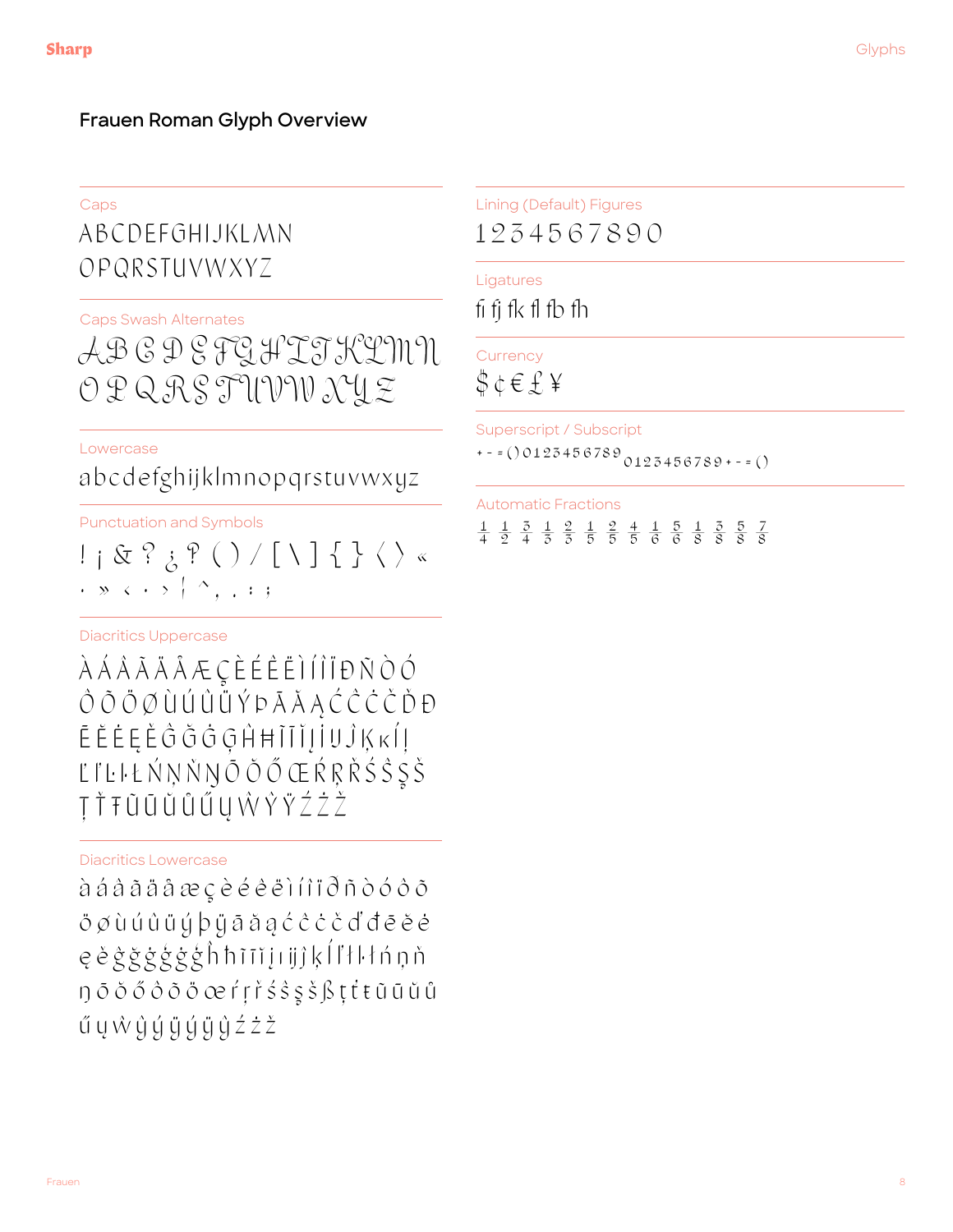#### **Frauen Script Glyph Overview**

| .<br>. .<br>. .<br>۰. | ٠       |
|-----------------------|---------|
| . .<br>___            | .<br>__ |

AB G D & FG H T T K L M N O P Q R S TUVW X L Z

Lowercase

abcdefghijklmnepqrstuvwxyz

**Punctuation and Symbols** 

#### $\&$

**Diacritics Uppercase** 



**Diacritics Lowercase** 

 $\lambda$   $\lambda$   $\lambda$   $\bar{\lambda}$   $\bar{\lambda}$   $\bar{\lambda}$   $\bar{\alpha}$   $\bar{\alpha}$   $\bar{\beta}$   $\varphi$   $\vartheta$   $\vartheta$   $\vartheta$   $\lambda$   $\vartheta$   $\bar{\lambda}$   $\bar{\alpha}$   $\bar{\beta}$   $\vartheta$   $\bar{\beta}$   $\bar{\beta}$   $\bar{\beta}$   $\bar{\gamma}$   $\bar{\gamma}$   $\vartheta$   $\bar{\gamma}$   $\vartheta$   $\bar{\gamma}$   $\vartheta$   $\bar{\gamma}$   $\bar{\gamma}$   $\bar$  $\tilde{a}$   $\tilde{a}$   $a$   $c$   $c$   $c$   $c$   $d$   $d$   $\tilde{e}$   $e$   $e$   $e$   $g$   $\tilde{g}$   $\tilde{g}$   $\tilde{g}$   $\tilde{g}$   $\tilde{h}$   $\tilde{h}$   $\tilde{t}$   $\tilde{t}$   $\tilde{t}$   $\tilde{t}$   $\tilde{t}$   $\tilde{t}$   $\tilde{t}$   $\tilde{t}$   $\tilde{t}$   $\tilde{t}$   $\tilde{t$  $\ell$  ( $\ell$ n  $\eta$ g  $\delta$   $\delta$   $\delta$   $\delta$   $\delta$   $\delta$   $\delta$   $\omega$   $\eta$   $\eta$   $\delta$   $\delta$   $\delta$   $\delta$   $\beta$   $\gamma$   $\ell$  t  $\eta$   $\eta$   $\eta$   $\eta$  $\hat{y}$   $\hat{y}$   $\hat{y}$   $\hat{y}$   $\hat{y}$   $\hat{y}$   $\hat{y}$   $\hat{z}$   $\hat{z}$   $\hat{z}$ 

Ligatures

 $\operatorname{\textsf{fi}}\operatorname{\textsf{fi}}\operatorname{\textsf{ft}}\operatorname{\textsf{ft}}\operatorname{\textsf{ft}}\operatorname{\textsf{fh}}$ 

Currency

 $\frac{1}{2}$   $\phi \in f$   $\neq$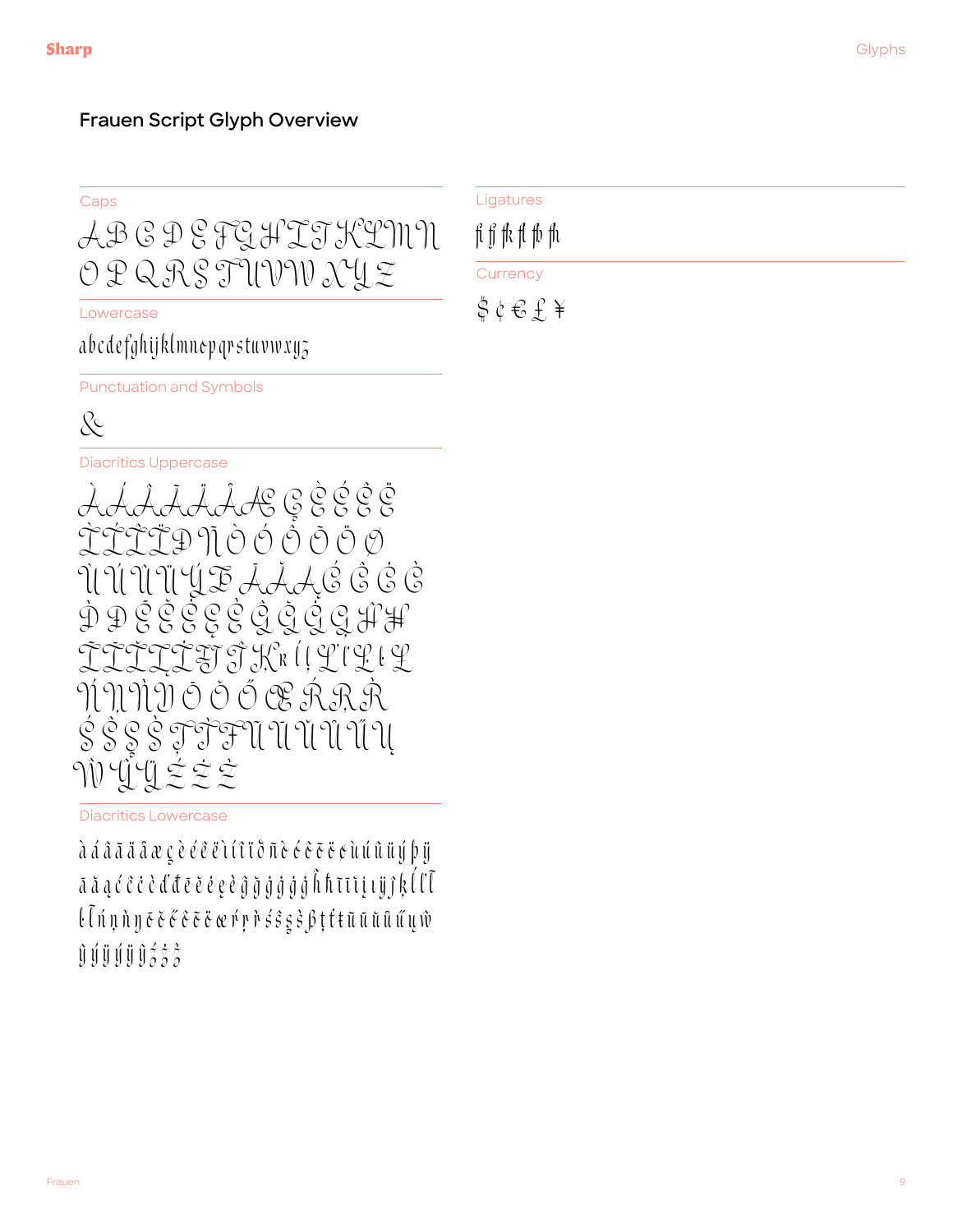#### **Frauen Roman Open Type Features**

Stylistic Set 1 - Alternate Lowercase 'e'

$$
e \rightarrow e
$$
 Gregarious  $\rightarrow$  Gregarious  
\n $f_1 f_1$  Refined  $\rightarrow$  Deflect  
\n $f_2 = (0.0125456789) 0125456789 + 1 = (0.0125456789) 0125456789 + 1 = (0.0125456789) 0125456789 + 1 = (0.0125456789) 0125456789 + 1 = (0.0125456789) 0125456789 + 1 = (0.0125456789) 0125456789 + 1 = (0.0125456789) 0125456789 + 1 = (0.0125456789) 0125456789 + 1 = (0.0125456789) 0125456789 + 1 = (0.0125456789) 0125456789 + 1 = (0.0125456789) 0125456789 + 1 = (0.0125456789) 0125456789 + 1 = (0.0125456789) 0125456789 + 1 = (0.0125456789) 0125456789 + 1 = (0.0125456789) 0125456789 + 1 = (0.0125456789) 0125456789 + 1 = (0.0125456789) 0125456789 + 1 = (0.0125456789) 0125456789 + 1 = (0.0125456789) 0125456789 + 1 = (0.0125456789) 0125456789 + 1 = (0.0125456789) 0125456789 + 1 = (0.0125456789) 0125456789 + 1 = (0.0125456789) 0125456789 + 1 = (0.0125456789) 0125456789 + 1 = (0.012545$ 

 $\frac{1}{4}$   $\frac{1}{2}$   $\frac{1}{4}$   $\frac{5}{2}$   $\frac{1}{4}$   $\frac{2}{5}$   $\frac{1}{5}$   $\frac{2}{5}$   $\frac{4}{5}$   $\frac{1}{5}$   $\frac{5}{6}$   $\frac{1}{6}$   $\frac{5}{8}$   $\frac{1}{8}$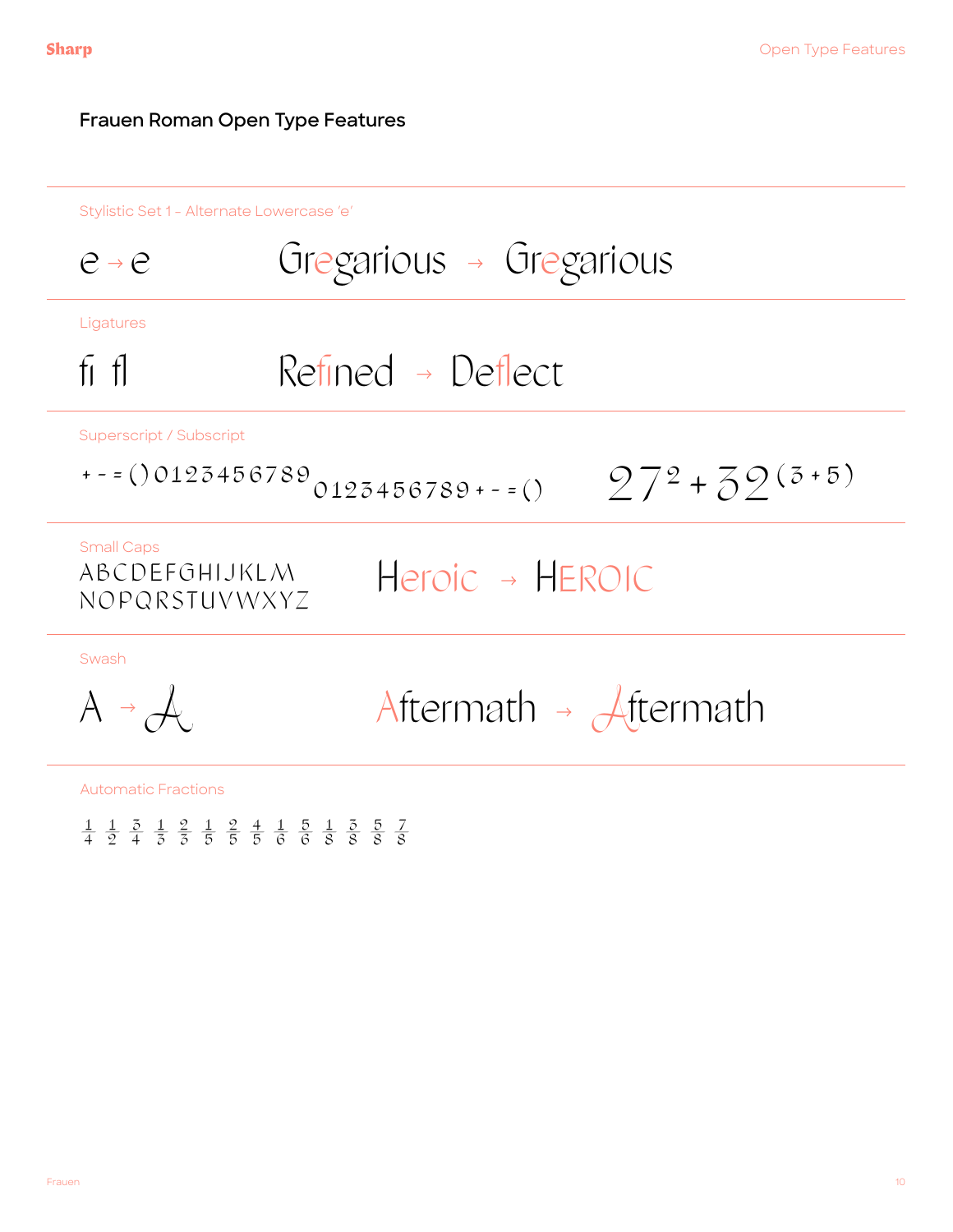#### **Frauen Script Open Type Features**

Stylistic Set 1 - Script Capitals Switch To Roman Capitals

 $\mathcal H$ áberdash  $\rightarrow$  Haberdash

Ligatures & Contextual Alternates

Abbattoir → Abbattoir fi fl ti tr tn fr fn tp fp rz tf tt zv  $\mathcal{S}$ Refined  $\mathcal{S}$ Deflect tirade  $\rightarrow$  tirade frauen → frauen

Small Caps - Switches From Script Lowercase To Roman Uppercase

abcdefghijklm nopqrstuvwxyz



Héroic - HE